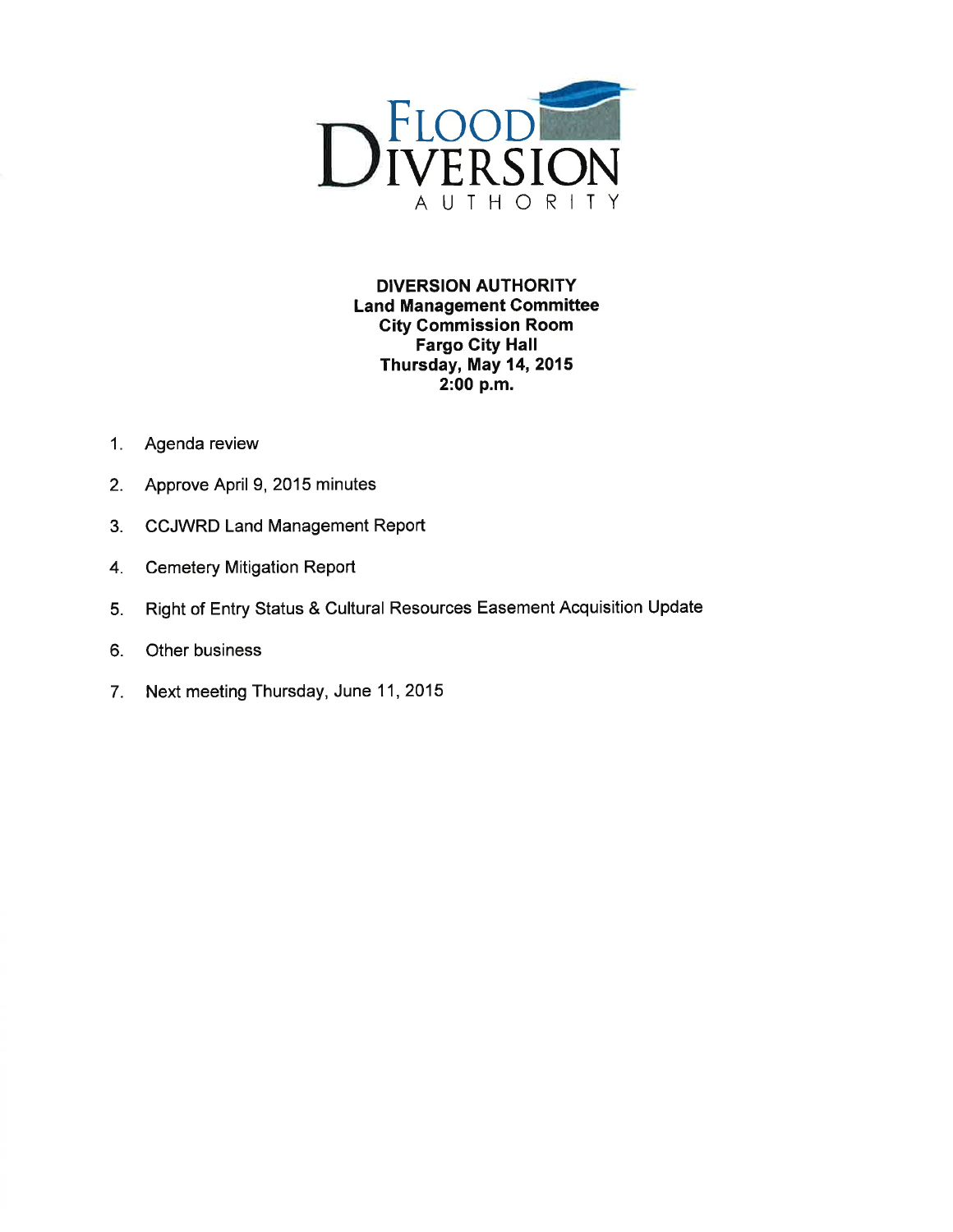# **DIVERSION AUTHORITY Land Management Committee City Commission Room Fargo City Hall Thursday, April 9, 2015 2:00 p.m.**

Present: Fargo Mayor Timothy Mahoney; Cass County Commission Representative Darrell Vanyo; Clay County Commission Representative Jenny Mongeau; Cass County Joint Water Resource District Representative Rodger Olson; Buffalo-Red River Watershed District Representative Gerald Van Amburg; Fargo City Administrator Pat Zavoral; Cass County Administrator Keith Berndt; Moorhead City Manager Michael Redlinger; Clay County Administrator Brian Berg; Fargo Director of Engineering Mark Bittner; Moorhead City Engineer Bob Zimmerman; Clay County Assistant Engineer Nathan Gannon (for David Overbo), City Engineer April Walker (alternate).

Others present: Eric Dodds – AE2S; Mark Brodshaug – Cass County Joint Water Resource District (CCJWRD); Lyndon Pease – Moore Engineering; US Army Corps of Engineers Project Managers Terry Williams and Brett Coleman.

The meeting was called to order by Darrell Vanyo. He said Mayor Mahoney and Pat Zavoral had another meeting; however, they will be here before the meeting ends.

### Agenda Review

Darrell Vanyo asked to have a report from Gerald Van Amberg on the Buffalo-Red River Watershed District Board meeting and related discussion added to the agenda.

### Approve March 12, 2015 Minutes

Rodger Olson moved the minutes from the March 12, 2015 meeting be approved. Brian Berg seconded the motion. All the members voted aye and the motion was declared carried.

### CCJWRD Land Management Summary

Mark Brodshaug gave an overview of the Land Management Summary, highlighting recent activities. The land acquisition team is engaged with property owners in Oxbow, he said. A number of appraisals that went to the Corps all at once about a month ago have been returned and have gone out to property owners, he said, so negotiations are underway. He said he believes all the appraisals for houses in Oxbow that need to be purchased have been completed and a number of initial offers are on the table. Relocations from Park East Apartments continue, he stated, with approximately 60% of the tenants vacated or having secured plans to move. There are 120 units in the building and the process seems to be going as well as can be expected, he said, although having to move is difficult for some of the tenants. Sixty-five percent of the design drawings are complete for the Mickelson area and now the temporary construction easements can be defined and real estate needs identified to get that project going, he said. There have been some issues with the in-town levees, he said, and appraisals are ongoing. He said summer construction schedules for the El Zagal and Mickelson projects are being worked on.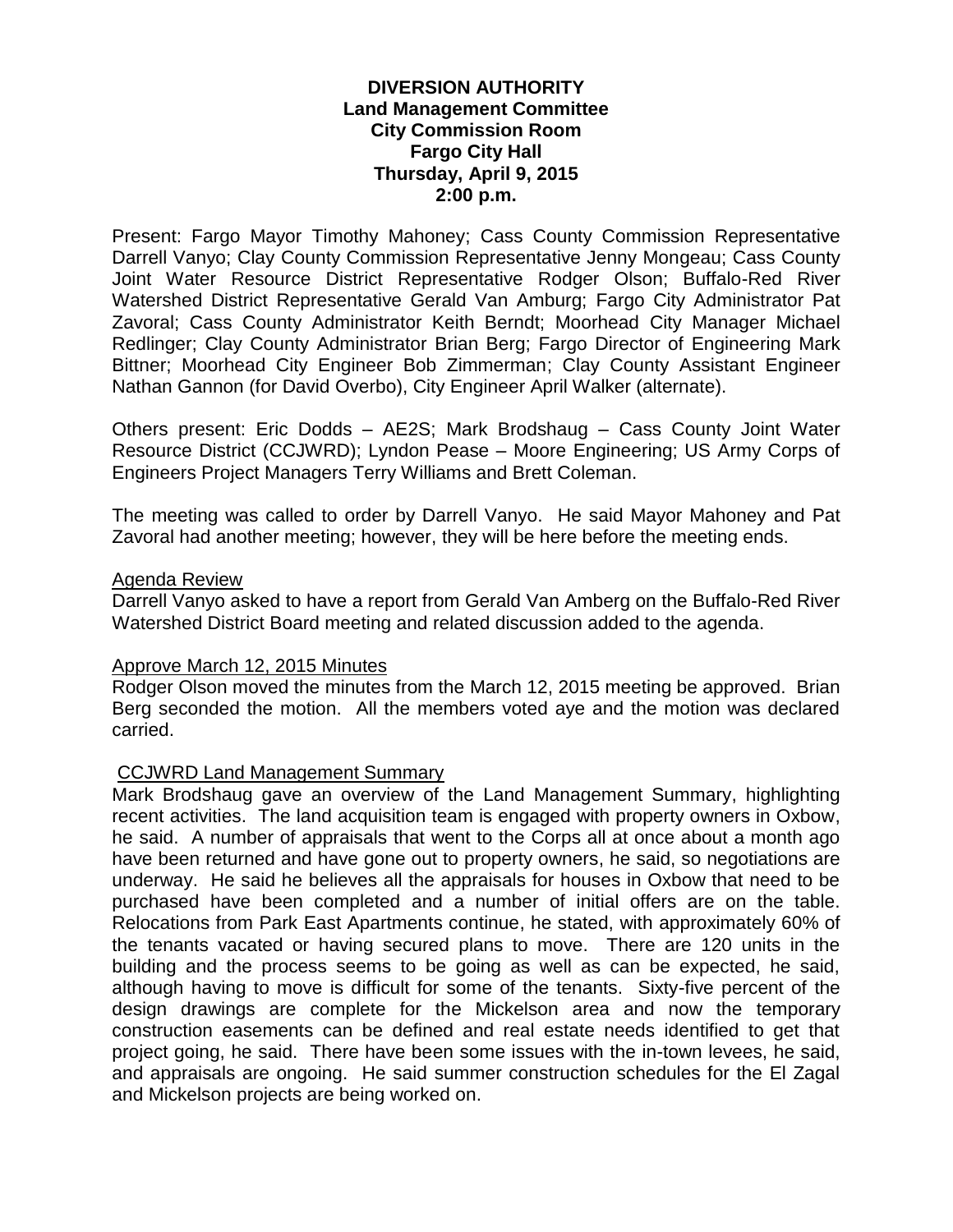In response to a question from Mark Bittner about whether the public has been confused about the purchases being made by the Cass County Joint Water Resource District, Mark Brodshaug said efforts are made to make it clear when communicating with the public. He said he can see some potential for confusion when more work is done in town and how the diversion fits in with City of Fargo plans.

Eric Dodds said as part of a federal project, it is required people be put in a similar housing situation, which means finding comparable housing; however, with none available in Oxbow, a ruling was made and approved by the Corps for a "housing of last resort" situation. Building new as a replacement is accepted and Oxbow residents have an opportunity to rebuild, which brings up many issues, he said. Efforts are made to be consistent yet allow flexibility and fairness, he said, due to each property owner having unique conditions.

### NDSU Ag Risk Study Amendment 1

Eric Dodds said going into the study it was envisioned that a handful of sites within the staging area would be identified for impacts for those regions; however, once the study began it was recognized that the hydraulic model was capable of producing output that identified 97 different sites. He said that information was given to the research team which built a more robust model to incorporate all the sites; however, later it was recognized that some of the culvert information was not built in. He said now the culvert data has been updated and updated hydrology information has been submitted to the NDSU research team, so there has been some re-work to do. After the study began, he said, it became apparent that more than one hydrograph of a flood event should be looked at, meaning there will be more complexity than originally planned. For all those reasons, he said, they are asking for an amendment of \$26,712.00, bringing the total to \$91,207.00 and he recommends approval of the amendment. He said preliminary results originally were anticipated to be issued at the beginning of the year but now with additional research it is hoped to have preliminary results to the Agricultural Policy Subcommittee in June and possibly come to this group in June or July.

Keith Berndt said there have been discussions and some back and forth at the State Legislature about SB 2020, from which some language for a State Water Commission study had been removed. He said now there has been some language drafted to be reinserted that is acceptable to all parties and he is optimistic it will be accepted. He said it expands the study; yet is confined to agricultural impacts and goes to a six inch level. This would likely be as a second phase to what NDSU is doing now for this committee, he said.

Eric Dodds said the language being contemplated would have the State Water Commission working directly with NDSU on ag impacts, with a completion date of October of 2016. It is important to get through this original study first, he said, as there may be some things that need to be done based on the first study.

Rodger Olson said the Agriculture Policy Subcommittee meeting this week had 19 in attendance: five from NDSU, seven committee members, four farmers who were asked to attend and three others. He said there was good discussion and NDSU presented six key questions for input. NDSU said the comments would be helpful for inputting data into their model. He said NDSU asked for average crop yields and two farmers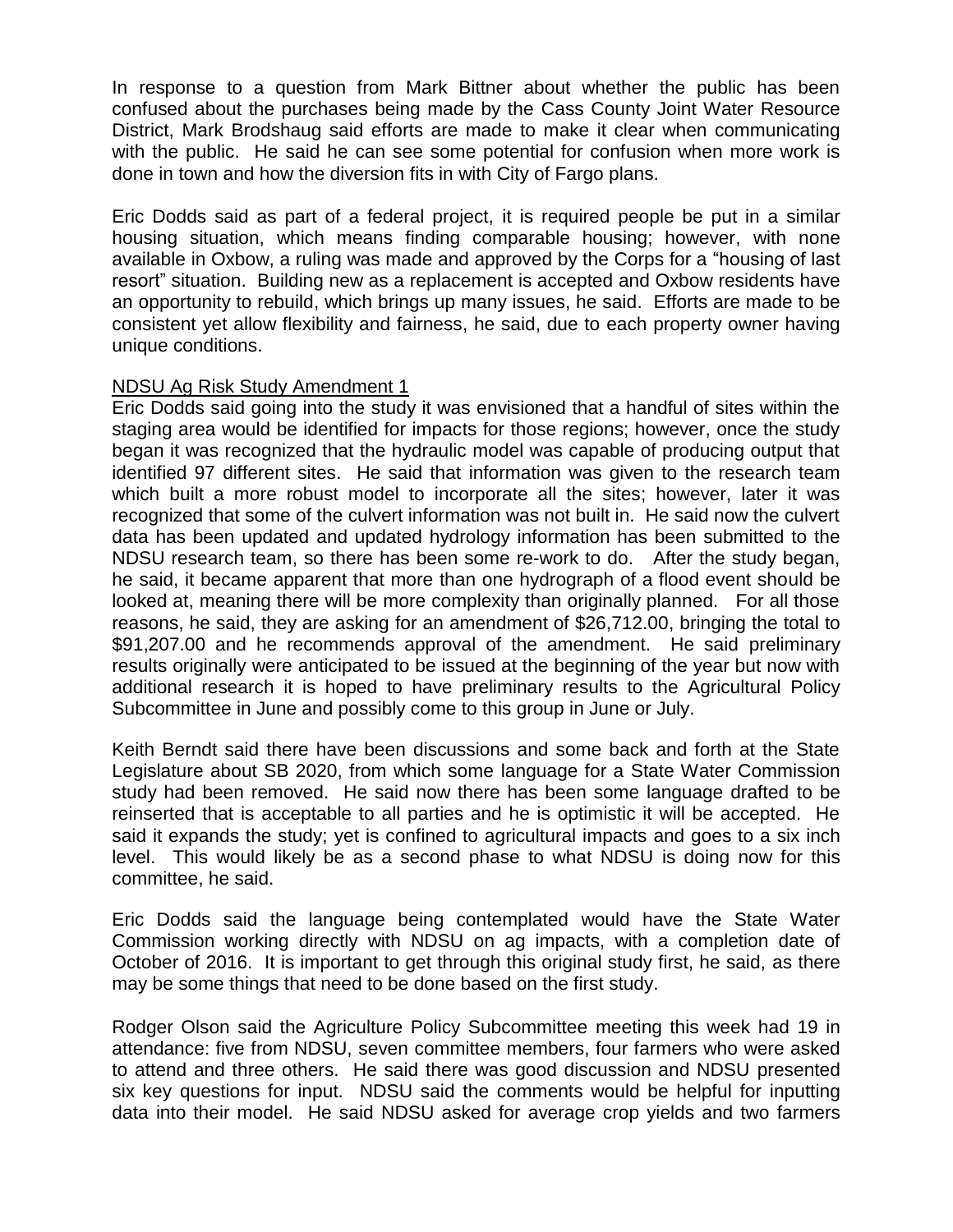gave average yields for corn and soybeans that seem reasonable, and several additional yields estimates were shared with NDSU that will help with their datasets.

In response to a question from Jenny Mongeau about what averages are being used, such as dry years or wet years, Mr. Brodshaug said he believes they use long term Olympic type averages where highs and lows are discarded. He said there are some privacy obstacles and NDSU is working mostly off public information and exploring the best data to use.

Rodger Olson said farmers could be asked to submit multi-peril records, including yields, anonymously, which would take coordination. He said NDSU did not feel that was practical for this study and are using general yields. Yields vary, he said, depending on things like what kind of land it is and the type of farmer.

Darrell Vanyo said ultimately more data will be available as more farmers become engaged in the process and are willing to share.

Keith Berndt moved the NDSU Ag Risk Study Amendment 1, in the amount of \$26,712.00, be approved. Mark Bittner seconded the motion. All the members voted aye and the motion was declared carried.

## Right of Entry Status & Cultural Resources Easement Acquisition Update

Lyndon Pease said access will be needed for surveys that will continue for a few years along the western alignment of the diversion. He said coordination efforts have begun, about half the letters and agreements have gone out with some signed agreements returned by landowners. Surveys are needed for bridge design beginning on the west side, he said, south of Horace along County Road 17. He said access has been obtained for geotechnical boring work underway and expected to be completed next week. He said additional surveys may be needed on that property once the bridge design is more fully developed. Throughout the year, he said, the USGS will be doing discharge and water surface measurements during various flows where the Maple River aqueduct structure would be. Access is still needed for four of eleven cemeteries for part of the mitigation study to be completed in June, he said. Survey work continues for the design for in-town levees in the 2nd Street, 4th Street, Mickelson and El Zagal areas, he said, and some cultural resource surveys will be needed for various parcels. He said it has been decided to wait to hold the meeting for landowners along the northern portion of the channel until the Minnesota EIS is completed.

Eric Dodds said besides delaying the northern meeting, acquisition efforts are also being slowed to be conscious of the process in Minnesota.

Terry Williams said the cemetery cultural surveys have turned out to have lots of good historical information for local churches and those interested.

### Other Business

Gerald Van Amburg said there was budget discussion at the last meeting of the Buffalo-Red River Watershed District Board with motions made, and finally passed to approve that part of the budget allocation that goes towards the DNR's EIS work. Of the seven board members present, several are from Wilkin or Ottertail Counties, he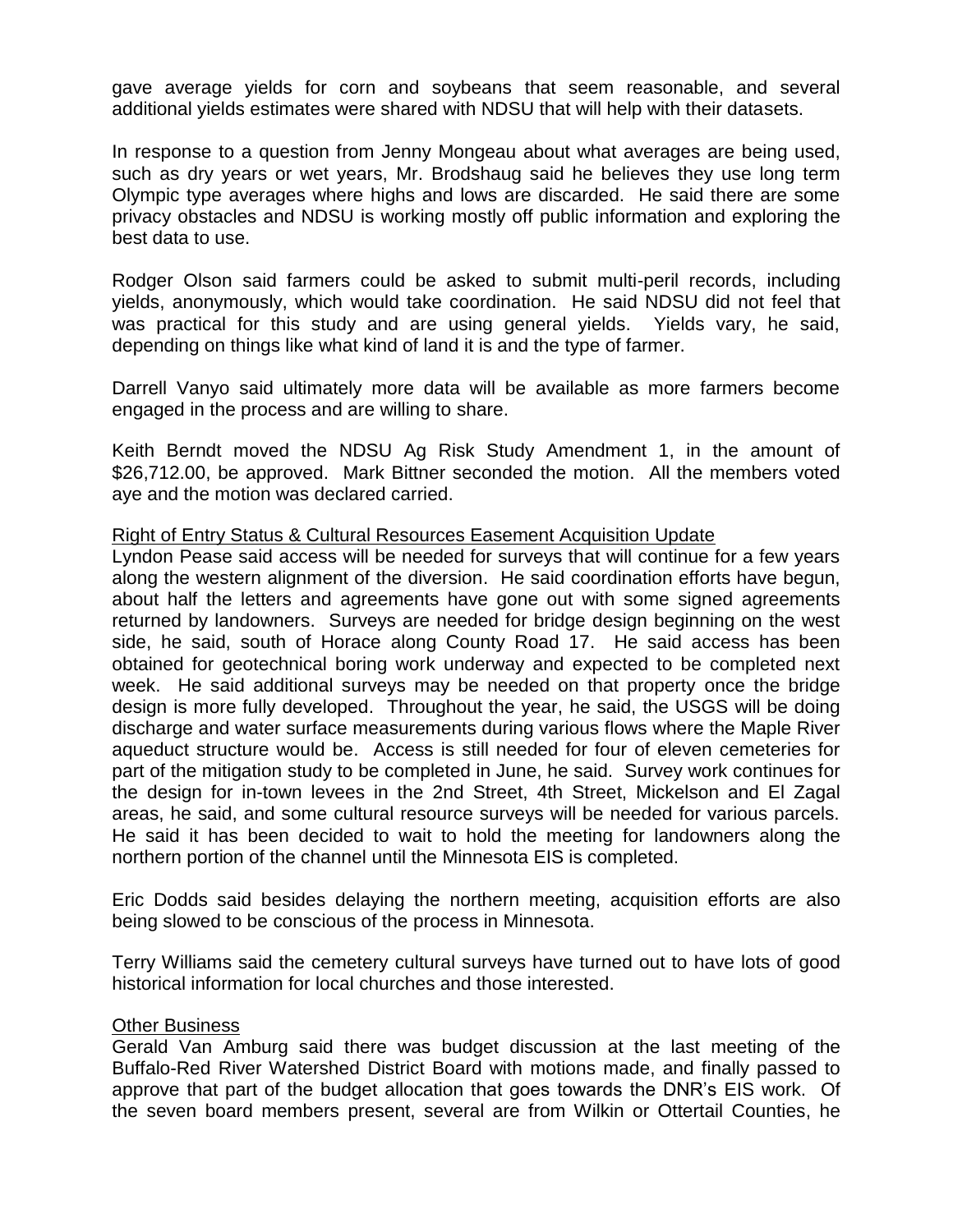said, and there is a lot of pressure for them to act a certain way. He said there seems to be mixed signals coming from Minnesota, one being from the DNR that the budget having anything to do with the Diversion project should not be approved until due course is finished. He said he has not been told anything directly by the DNR; however, members are feeling pressure. He said he would like to see the parts involving in-town Fargo levees approved at the next meeting; however, anything dealing with Oxbow or land purchases may not be approved.

Darrell Vanyo said the bylaws call for acceptance by all six of the entities. He said legal counsel will need to advise the Diversion Authority of what it means if there is not agreement. The Diversion Authority Board meeting this afternoon will follow normal protocol, he said; however, he will take an opportunity to ask Attorney Erik Johnson what this could mean for upcoming meetings and for the fiscal year. The alternative, he said, is to stop all wheels in motion because everything comes with a dollar amount attached to it, and then wait until the EIS is done. He asked what the Minnesota representatives would propose to do for issues like the pending hardship acquisition in Minnesota, the existing opportunistic land purchase possibilities and the request from the Buffalo-Red River Watershed District for retention.

Jenny Mongeau suggested it be deferred to the Minnesota legislators. She said at the Buffalo-Red River Watershed District Board meeting the managers expressed concerns about the budget they were asked to approve in January but had started the previous October, which left them feeling like their seat at the table was not valued.

Keith Berndt said he understood the request was to take the budget first to the County and Moorhead, and it took several months for the City of Moorhead to address the budget.

Mayor Mahoney said Fargo has a sense of urgency now and needs to keep going. 2,000 homes were recently mapped into the flood plain requiring flood insurance. He said 20,000 properties could be affected if the FEMA level goes up again. Oxbow is building homes, selling homes and moving ahead with their community, he said, and would not want progress to stop either.

Mark Bittner said properties could be sold if the project is not built, so acquiring them when there is an opportunity and it is cost effective makes sense. He said the Diversion Authority needs to define what it wants to do and see if it is appropriate.

Brian Berg said the Hardship Committee was established out of concern for the people with serious medical conditions, and although a small number, they are the hardest hit. That element is needed with the support of the representation, he said, but there seems to be no other choice under the circumstances with the Buffalo-Red Watershed District holding up the budget.

Darrell Vanyo said it would be a dangerous thing to allow a line item veto on a proposed budget. He said while there may be disagreement on particular items, avenues exist, some of which are being pursued. He said North Dakota's Attorney General said that without impacts to Minnesota, that state does not have authority to stop anything in North Dakota.